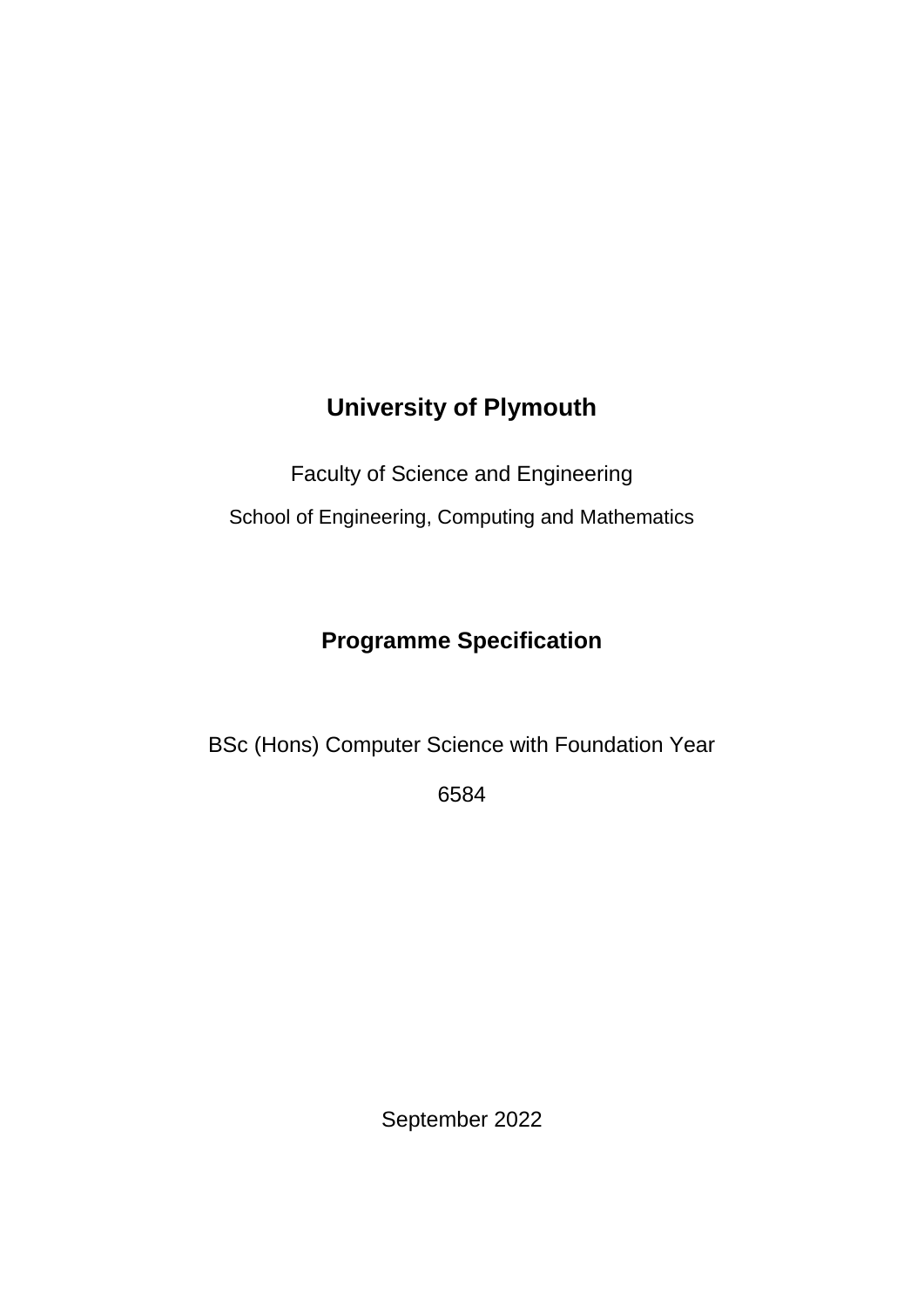1. **BSc (Hons) Computer Science with Foundation Year** 

**Final award title N/A Intermediate award title(s) N/A Intermediate award title(s) N/A UCAS codeI101 JACS code I100 2. Awarding Institution:** University of Plymouth **Teaching institution(s):** University of Plymouth

#### **3. Accrediting body**(ies)

None

#### **4. Distinctive Features of the Programme and the Student Experience**

This programme is part of a suite of programmes which form the year 0 stage of an integrated four-year BSc/BEng degree in Engineering, Computing, or Mathematics and Statistics. The subsequent stages comprise the appropriate degree course chosen by a student on successful progression from the foundation year.

Progression from year 0 depends on the programme chosen.

The main progression routes are:

- BSc (Hons) Computer Science
- BSc (Hons) Cyber Security
- BSc (Hons) Computing and Software Development
- BSc (Hons) Games Development Technologies

All students will be encouraged to realise their full potential by having mathematics, science, engineering and computing presented as subjects that are relevant, useful and stimulating. The programme has now been running (in various guises) for over twenty years and has proved very successful in allowing students to progress, and achieve highly, in their subsequent degrees. The response of students to the programme over the years through the module questionnaires and the SPQ is typically well above the faculty average (e.g. in the 2011-12 Student Perception Questionnaire we scored 89% for overall satisfaction compared with a university average of 86%)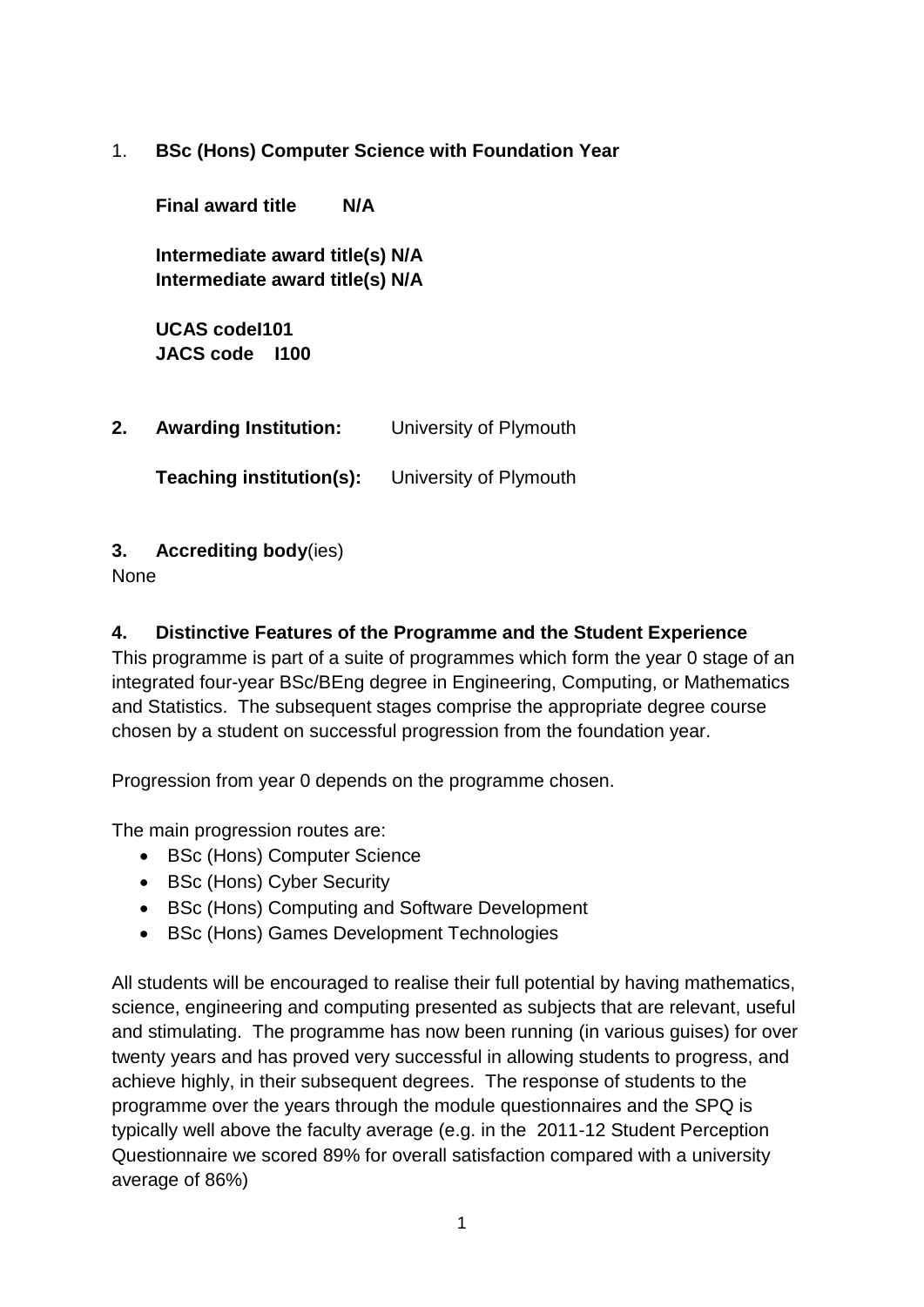Some feedback from our 2011-12 cohort from the Student Perception Questionnaire: "All the lecturers that taught were highly enthusiastic about what they were teaching and communicated to us what we were supposed to be learning. If someone didn't understand a concept there was always time given to the students to ensure everyone was on the same page. Support was always given when needed, be it from a personal tutor or elsewhere, while lecturers usually replied to emails the same day."

"Great teaching, with maximum help available at all times for difficult decisions. I had to make a decision this year which is effectively life changing, and my personal tutor guided me all the way!"

"Lectures are great, work well explained, always someone on hand when help is needed, SUM:UPis very useful"

Our aim is to prepare students fully for their subsequent study, and in pursuit of this we will assess through a standard mixture of examinations, coursework assignments, in-class tests, laboratory reports and projects. However, we will also give opportunities for regular feedback throughout the year.

There is a considerable amount of pastoral care offered to students by their lecturers, including surgery support through SUM:UP for students having difficulty with mathematics.

#### **5. Relevant QAA Subject Benchmark Group(s)**

None for foundation level

**6. Programme Structure Stage 0.** 



#### **7. Programme Aims**

The programme aims are: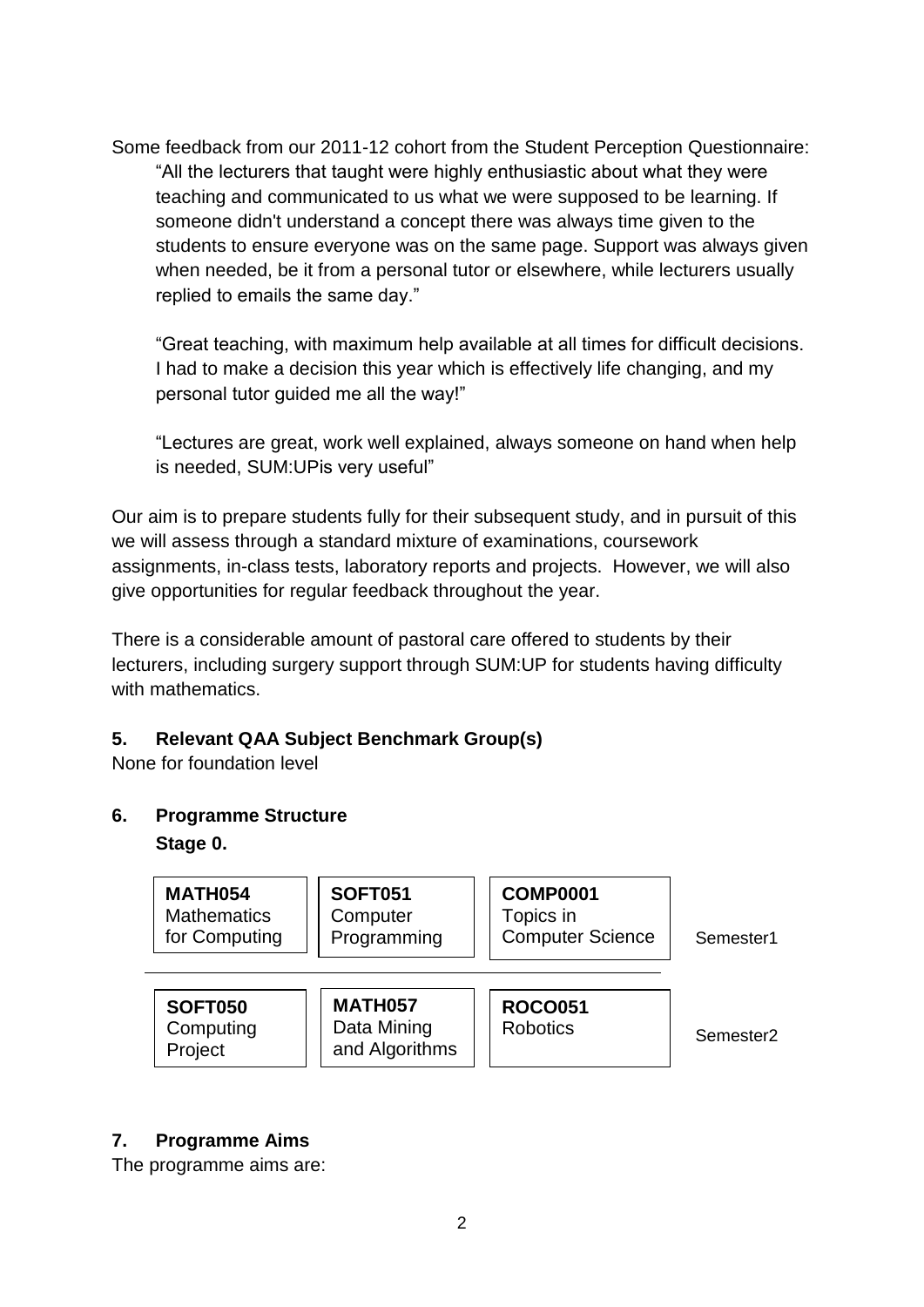- 1. To give students with non-scientific backgrounds and those returning to study without the appropriate qualifications a solid foundation in the scientific and technological subjects required for progression onto Stage 1 of their chosen degree programmes in Computing, Engineering or Mathematical sciences
- 2. To help these students develop the appropriate skills in autonomous learning, report writing, oral presentation and group working to give them a strong basis for successful engagement in their future studies;
- 3. To give students a wider view of the career opportunities and the distinctive cultures associated to Computing, Engineering or Mathematical disciplines.

### **8. Programme Intended Learning Outcomes**

By the end of the Programme, successful students will be able to:

- 1. Recognize and employ scientific principles, using appropriate mathematical, computational and scientific methods, to solve simple but realistic problems in the everyday world;
- 2. Work both as individuals and as part of a team, to present a detailed technical report both in writing and orally on some chosen project;
- 3. Demonstrate an understanding of the careers and distinctive cultures in the area of Computing, Engineering or Mathematical sciences depending on the pathway chosen;
- 4. Demonstrate a factual/conceptual knowledge base appropriate to the level of study in Computing, Engineering and Mathematical sciences;
- 5. Where necessary, work safely in a laboratory environment, handling equipment with appropriate care.

### **9. Admissions Criteria, including APCL, APEL and DAS arrangements**

The following notes are intended to give general guidance over entry qualifications for student applicants.

| A Level and AS            | Foundation Pathways in Technology is suitable for                                                                                                                                                                                                                                                    |
|---------------------------|------------------------------------------------------------------------------------------------------------------------------------------------------------------------------------------------------------------------------------------------------------------------------------------------------|
| <b>Level Applicants</b>   | students with GCSE passes at grades A to C in four<br>subjects including mathematics, English and a science<br>subject, plus 32-48 UCAS points with at least two full A<br>level passes excluding General Studies                                                                                    |
|                           | Applicants whose mathematical achievements are<br>significantly weaker than that stated above will be<br>required to attend an interview which will assess their<br>mathematical knowledge. A leveling-up booklet is<br>available on our web-site which can be used to prepare<br>for the interview. |
| <b>Returners to Study</b> | Foundation Pathways in Technology is also suitable for                                                                                                                                                                                                                                               |
|                           | those returning to study who can offer work or other                                                                                                                                                                                                                                                 |
|                           | related experience in place of formal GCSE / GCE / CSE /                                                                                                                                                                                                                                             |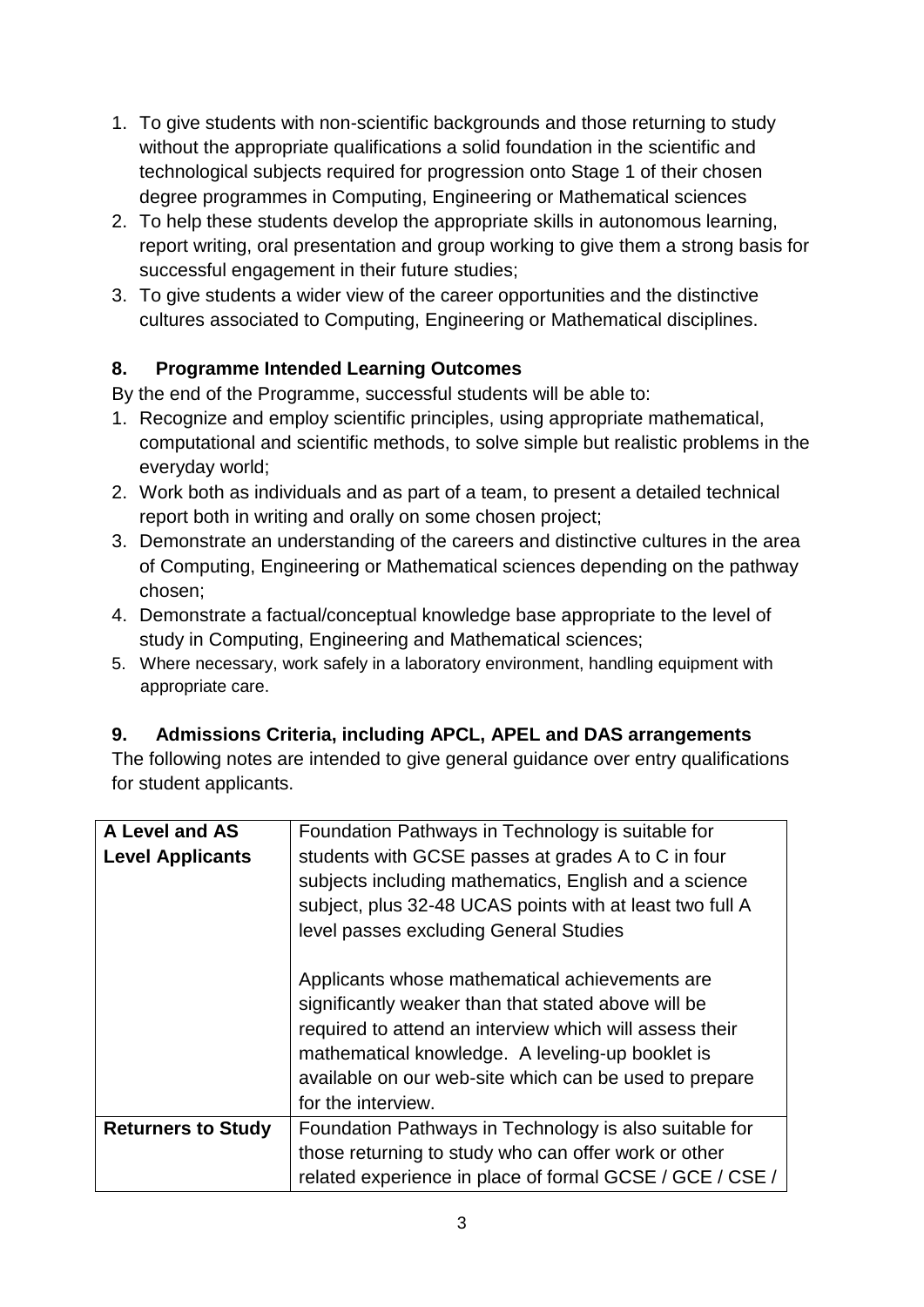|                                                | BTEC qualifications and who have the equivalent of basic<br>mathematical and science skills (i.e. the equivalent of a<br>grade C at GCSE level).<br>Where the prior level of qualifications falls significantly<br>below our normal offer above, applicants will be invited to<br>an interview to assess whether their prior experience may<br>replace the more formal qualifications.<br>Applicants whose mathematical achievements are<br>significantly weaker than a grade C in mathematics GCSE<br>will be required to attend an interview as above. |
|------------------------------------------------|----------------------------------------------------------------------------------------------------------------------------------------------------------------------------------------------------------------------------------------------------------------------------------------------------------------------------------------------------------------------------------------------------------------------------------------------------------------------------------------------------------------------------------------------------------|
| <b>Applicants with</b><br>other qualifications | Foundation Pathways in Technology is also suitable for<br>students with other qualifications equivalent to GCSE<br>passes at grades A to C in four subjects including<br>mathematics (grade B), English and a science subject. In<br>addition, students should have achieved one of the<br>following:                                                                                                                                                                                                                                                    |
|                                                | 18 Unit BTEC National Dip/QCF Ext Dip: PPP<br>12 Unit BTEC National Cert/QCF Dip: MP<br>International Baccalaureate: 24<br>European Baccalaureate: 60%<br>Access Courses: Pass Access Course (any<br>subject) (including GCSE English and Maths<br>grade C/4 or above or equivalent).                                                                                                                                                                                                                                                                    |
|                                                | Applicants with other qualifications should make enquiries<br>to the admissions team and will be considered on an<br>individual basis.                                                                                                                                                                                                                                                                                                                                                                                                                   |
|                                                | Applicants whose mathematical achievements are<br>significantly weaker than a grade C/4 in mathematics<br>GCSE will be required to attend an interview as above.                                                                                                                                                                                                                                                                                                                                                                                         |
| <b>International</b>                           | We welcome applications from international students who                                                                                                                                                                                                                                                                                                                                                                                                                                                                                                  |
| <b>Applicants</b>                              | cannot directly enter the first year of University of                                                                                                                                                                                                                                                                                                                                                                                                                                                                                                    |
|                                                | Plymouth technology degrees or diplomas. They must be<br>able to demonstrate an equivalent level of qualifications to<br>those detailed above. They must be able to show<br>evidence of competence in the English language                                                                                                                                                                                                                                                                                                                               |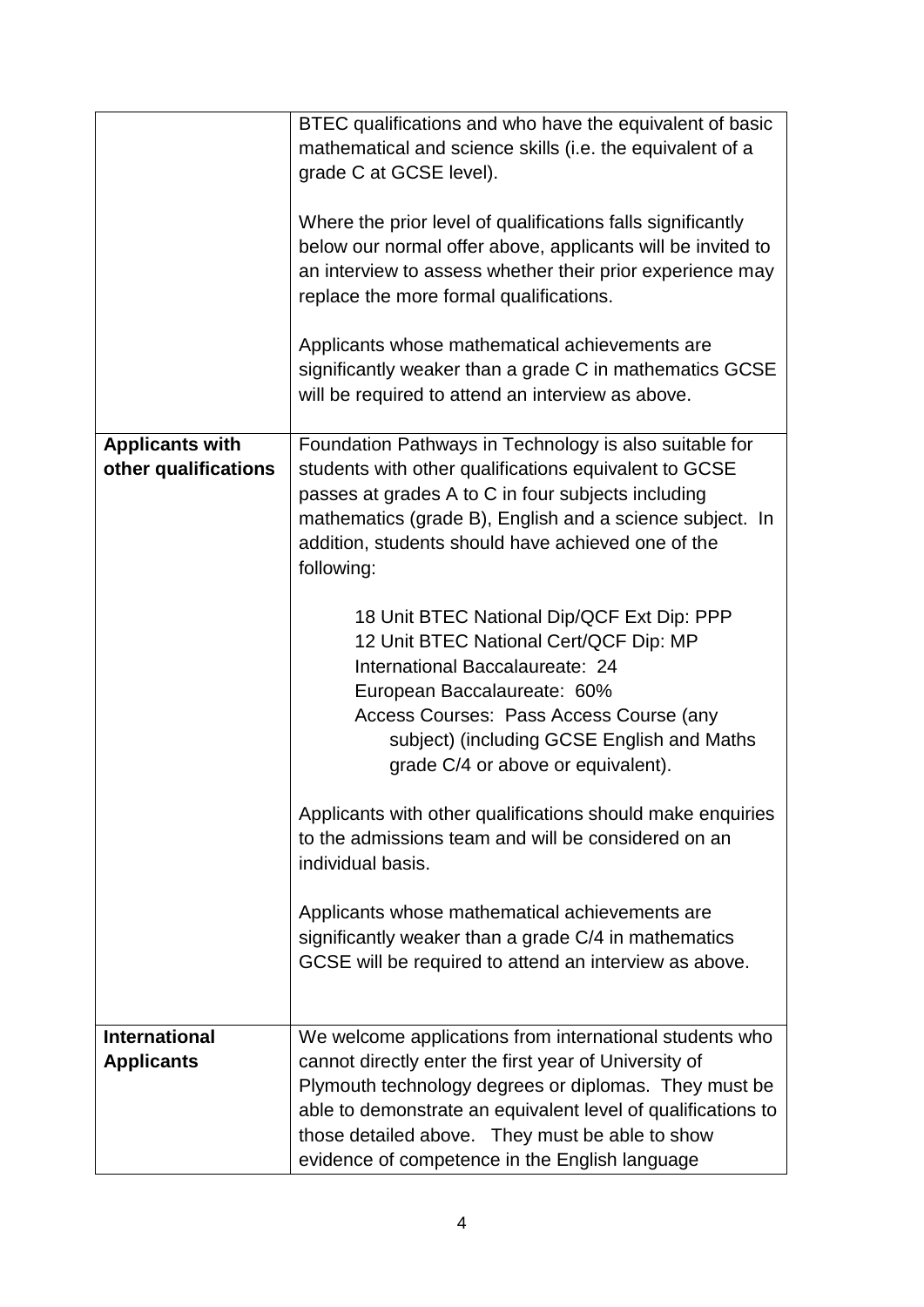| equivalent to IELTS 6.0, with at least 5.5 in each element, |
|-------------------------------------------------------------|
| in addition to any requirements imposed by UKVI.            |
|                                                             |

Applicants with disabilities are encouraged to talk to staff in Disability Assist about the assistance available from the University. Students with disabilities which they feel will impact on their studies are usually invited for an information interview with members of Disability Assist and teaching staff in order to discuss the student's requirements in more detail. This would normally take place after an application has been made through UCAS, though informal discussions can take place before this.

#### **10. Progression criteria for Final and Intermediate Awards**

Students can progress from the foundation year onto any programmes which are cognate to the discipline they are studying. Progression is automatic subject to the restrictions below.

Students must pass with 50% overall to progress to BSc programmes.

#### **11. Exceptions to Regulations**

None.

#### **12. Transitional Arrangements**

Any student with remaining attempts on CNET050 in 2022-23 will take an attempt in COMP0001.

#### **13. Mapping and Appendices:**

#### **13.1 ILO's against Modules Mapping**

| <b>Learning Outcome</b>                   | <b>Modules</b> |
|-------------------------------------------|----------------|
| Recognize and employ<br>1.                | All Modules    |
| scientific principles, using              |                |
| appropriate mathematical,                 |                |
| computational and scientific              |                |
| methods, to solve simple but              |                |
| realistic problems in the everyday        |                |
| world;                                    |                |
| $\mathcal{P}$<br>Work both as individuals | SOFT050        |
| and as part of a team, to present         | <b>ROCO051</b> |
| a detailed technical report both in       | COMP0001       |
| writing and orally on some                |                |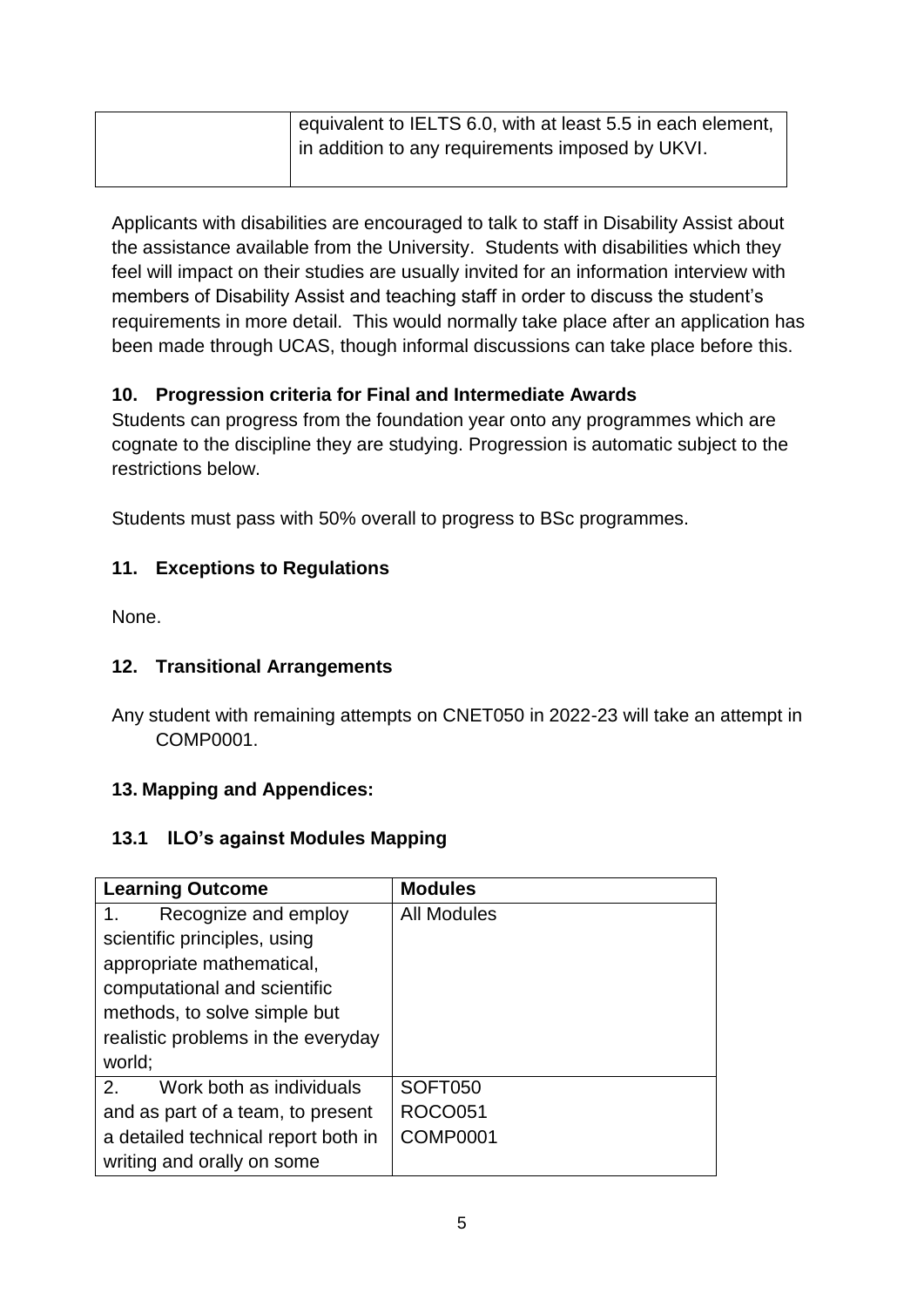| chosen project;                     |                 |
|-------------------------------------|-----------------|
| 3.<br>Demonstrate an                | SOFT050         |
| understanding of the careers and    | <b>ROCO051</b>  |
| distinctive cultures in the area of | <b>COMP0001</b> |
| Computing, Engineering or           |                 |
| <b>Mathematical sciences</b>        |                 |
| depending on the pathway            |                 |
| chosen;                             |                 |
| 4.<br>Demonstrate a                 | All Modules     |
| factual/conceptual knowledge        |                 |
| base appropriate to the level of    |                 |
| study in Computing, Engineering     |                 |
| and Mathematical sciences;          |                 |
| 5. Where necessary, work            | <b>ROCO051</b>  |
| safely in a laboratory              |                 |
| environment, handling equipment     |                 |
| with appropriate care.              |                 |

## **13.2 Assessment against Modules Mapping**

| <b>Module</b>   | <b>Title</b>           | C/W | <b>Test</b>    | <b>Practice</b> | <b>Exam</b>    |
|-----------------|------------------------|-----|----------------|-----------------|----------------|
|                 |                        |     |                |                 |                |
| <b>COMP0001</b> | Topics in              | 70  | 0              | 30              | $\mathbf 0$    |
|                 | Computer               |     |                |                 |                |
|                 | Science                |     |                |                 |                |
| MATH054         | <b>Mathematics for</b> | 60  | 0              | $\overline{0}$  | 40             |
|                 | Computing              |     |                |                 |                |
| <b>ROCO051</b>  | <b>Robotics</b>        | 50  | $\overline{0}$ | 50              | $\overline{0}$ |
|                 |                        |     |                |                 |                |
| <b>SOFT050</b>  | Computing              | 100 | $\overline{0}$ | P/F             | $\Omega$       |
|                 | Project                |     |                |                 |                |
| <b>SOFT051</b>  | Computer               | 50  | 50             | $\overline{0}$  | $\overline{0}$ |
|                 | Programming            |     |                |                 |                |
| MATH057         | Data Mining and        | 100 | $\overline{0}$ | 0               | $\overline{0}$ |